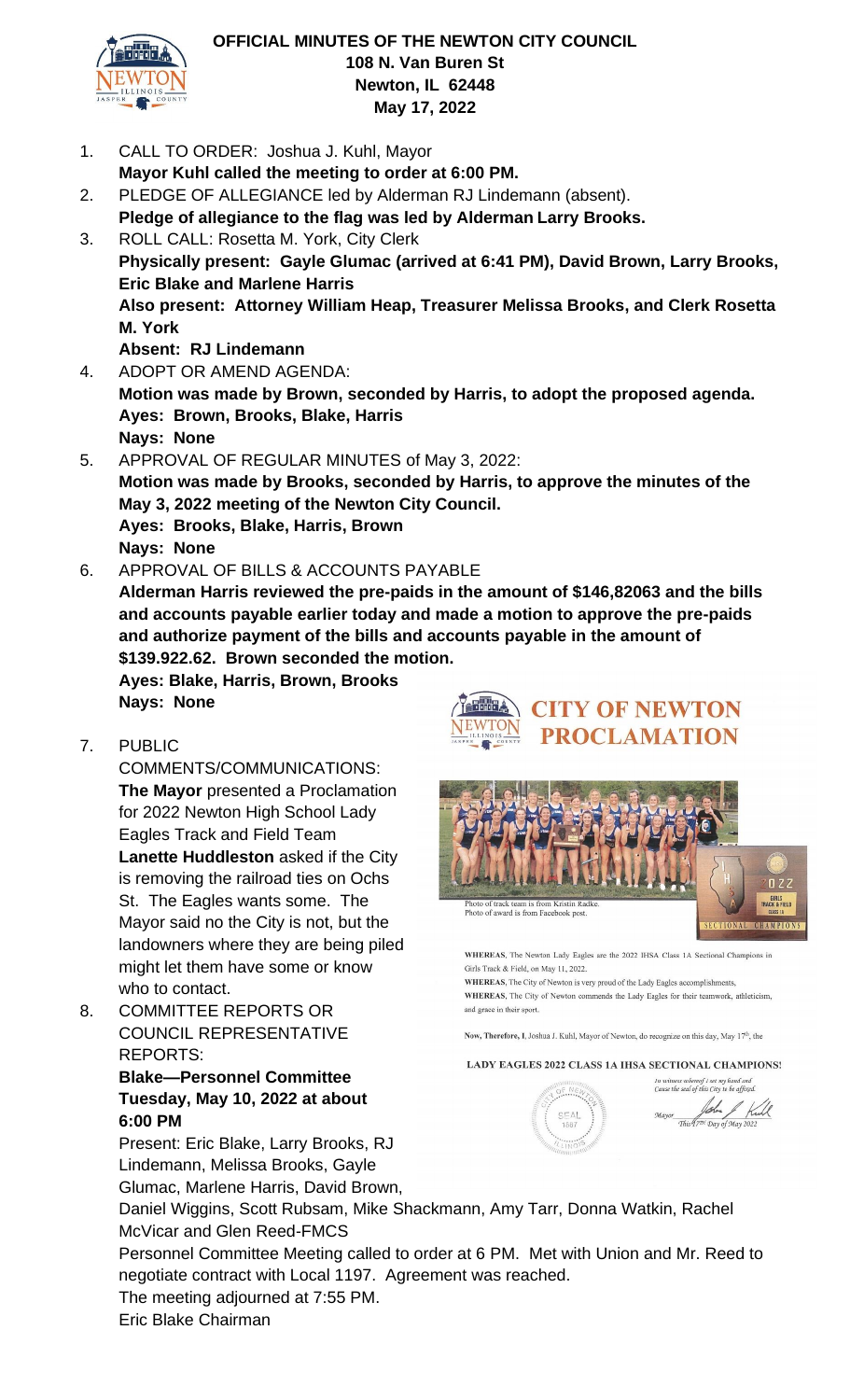

## 9. OLD BUSINESS:

a. Consider and act on 22-10 City Ordinance Amend Section 24-9-3 -Permits-Golf Carts. (This is to increase the permit renewal fee to \$60.00.)

**Motion was made by Brown, seconded by Harris, to pass 22-10 City Ordinance Amend Section 24-9-3 - Permits-Golf Carts. (This is to increase the permit renewal fee to \$60.00.)**

**Ayes: Harris, Brown, Brooks, Blake Nays: None**

b. Consider and act on advertising for a full-time employee in the Park Department. **Motion was made by Brown, seconded by Harris, to authorize advertising for a fulltime employee in the Park Department. Ayes: Brown, Brooks, Blake, Harris Nays: None**

c. Discuss the water leak at E. Decatur St. and Walnut St. **Larry:** I got Shannon here to present what they found. They found a water leak on Walnut St. and Decatur St. They think the leak is under the railroad track.

## **Shannon and Tyler discussed and explained the leak:**

- Clear water was found running into a stormwater catch basin. The water main runs north and south under the railroad on the east side of Walnut. No leaks were found by the water main. The railroad watchers said they were losing ballast rock on the other side of the tracks, and they had drain tiles running under the tracks. The leak must be under the tracks. A railroad boring permit is required to repair the leak. Shannon was contacted to assist with the project and permit application.
- Shannon asked B&T to give a quote for boring a steel incasement boring under a railroad and replace 365 feet of old cast iron main to Washington St. at a total of \$39,850. The quote is for a steel encasement bore and then boring six inch all the way up to Washington Street, doing the tie ins, reconnecting the services. It does not include any restoration, no road repair or clean up seeding and mulching.
- The application fee to apply for a railroad permit is \$1,500 to \$2,500. The permit will cost \$8,000 to \$10,000. If approved, the City has to pay a licensure fee for that crossing, which could be as much as 4 to 5 grand. We will have to pay for a RR flagman while the work's being done to monitor the rail while we're working within the railroad require distance from the rails.
- West of Van Buren St., the City has 5 water mains under the railroad. The main under West End Ave is capped until the railroad begins their West End Ave. crossing repairs which the railroad has allowed the City to piggybacked on to save money. Capping another water main could have an effect on the pressure, volume and quality of the public water supply which are heath and fire protection concerns.
- A consensus was given to Connor & Connor to start the Railroad application process.

## 10.NEW BUSINESS:

- a. Consider and act on Special Event Application for "Strong Girls/B.O.Y.S. 5K Run" sponsored by Educational/Afterschool Program on May 13, 2022. **Motion was made by Harris, seconded by Brown, to authorize the Special Event Application for "Strong Girls/B.O.Y.S. 5K Run" sponsored by Educational/Afterschool Program on May 13, 2022. Ayes: Brooks, Blake, Harris, Brown Nays: None**
- b. Consider and act on one Police Department employee attending Southwestern Illinois College Police Academy starting June 6, 2022 with a total of 80 hours to complete the training, fee is \$1,190 plus allowable expenses.

**Motion was made by Harris, seconded by Brooks, to authorize one Police Department employee attending Southwestern Illinois College Police Academy**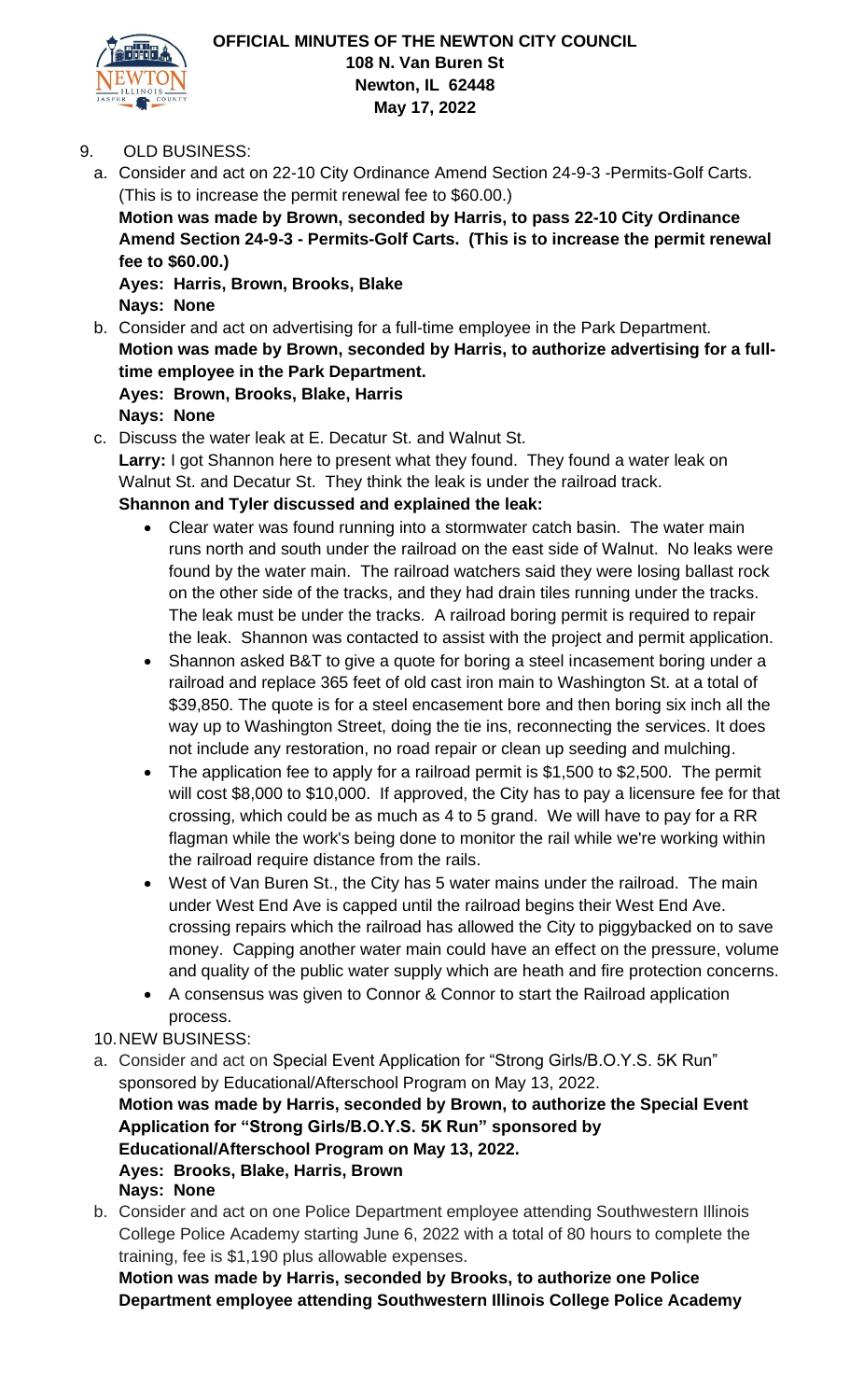#### **OFFICIAL MINUTES OF THE NEWTON CITY COUNCIL**



#### **108 N. Van Buren St Newton, IL 62448 May 17, 2022**

**starting June 6, 2022 with a total of 80 hours to complete the training, fee is \$1,190 plus allowable expenses.** 

**Ayes: Blake, Harris, Brown, Brooks**

# **Nays: None**

11.STATEMENTS BY:

**Brown:** No Comments

**Brooks:** No Comments

**Blake:** No Comments

**Harris:** Gayle asked me, since she's not here, to thank everyone for the help for the Strong Girls Run Street Department, for mowing and fixing the potholes, the police department for helping with traffic. And she said, everything went great.

Explained to the council that she has reviewed and approved the billing adjustment report.

**City Attorney: "**Dave, I think your committee needs to do some work to assist us. We're going to adopt the 2015 International Residential Code. And I have the old statute to the old one. Last time we adopted it, there were some changes made in the book that I think your committee needs to review to see if we're going to make the same changes. So, I brought you a copy of that, and I don't know if you've had a chance to look at this or not. There's three of them."

"Let me just pass this down. This is the portion of the ordinance that I've copied for you to look at with this code and then tell me if we're doing the same thing or adjustments need to be made, then I can make the ordinance out of it. That's all I have."

## **City Treasurer:** No Comments

**City Clerk:** 1 Police Department PO # 2022-2 to Barlow Lock and Security \$14,265.00. **Motion was made by Brown, seconded by Brooks, to authorize Police Department PO # 2022-2 to Barlow Lock and Security \$14,265.00.**

## **Ayes: Harris, Brown, Brooks, Blake**

**Nays: None**

Mayor:

- 1. Citywide cleanup is this weekend, Friday and Saturday, May 20th and 21st.
- 2. Congratulations to the high school girls track team and also the local junior highs, Saint Thomas won their sectional and the Jasper County Junior High. So, a lot of good things are going on.
- 3. Summer ball, first week of games start next week.
- 4. Today the volunteers were planting the flowers on the square. The First National Bank of Olney is taking over the flower program. Chris Newton is to be in charge of daily watering. I commend them. Thanks to Jordan Conner for deciding which flowers. He was helping the volunteer group today. I greatly appreciate their work.

**Gayle Glumac arrived at 6:41 PM**